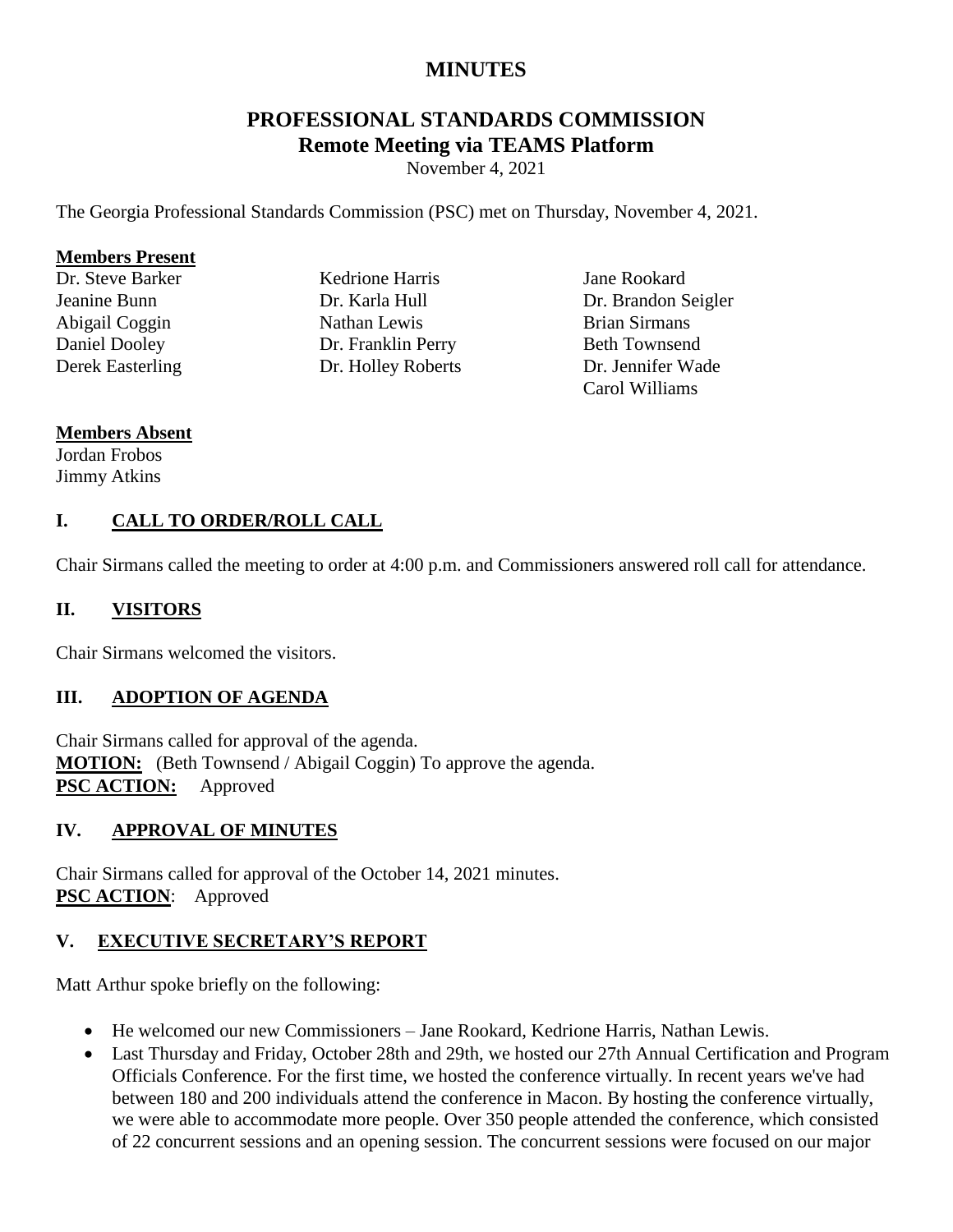areas of work: Certification, Ethics, Educator Preparation, Educator Assessment, and Educational Leadership. The feedback we've received thus far has been extremely positive and we look forward to continuing to host this conference online so that more of our P-20 partners can participate.

- Dr. Holley Roberts has been appointed as the new Chair of the Educator Preparation/Certification committee. Dr. Roberts is the Interim Associate Provost for Academic Affairs and Director of The Graduate School at Georgia College and State University. We are excited for her to take on this new role. As a reminder, leadership positions on the Commission are appointed after much consideration and discussion. Committee Chairs and Vice-Chairs of committees are appointed by Brian and myself. The Governor appoints the Chair of the Commission and the Vice-Chair is appointed by the Executive committee. You can find this information in the Commission Handbook.
- Julie Beck gathered some data on the Online Teaching Endorsement and I wanted to share it with you. Before the pandemic started in March of 2020, there were 10 approved Online Endorsement programs. Since March of 2020, 12 new programs were approved via the new administrative approval process, bringing the total to 22 approved programs. Since March of 2020, 980 teachers enrolled in the program and of those, 684 have already completed it. Most of the 980 enrolled in programs offered by school systems or RESAs. Given the growth in remote learning, I think this is really good news!

## **VI. CHAIR REPORT**

- Chair Sirmans welcomed Kedrione Harris, Nathan Lewis and Jane Rookard to the Commission. He asked them to each turn on their cameras and introduce themselves.
- Chair Sirmans also congratulated Dr. Holley Roberts on being appointed as the new Chair of the Educator Preparation/Certification committee and Beth Townsend on being reappointed to the Commission.

### **VII. PREVIEW OF REVISED APPROVAL STANDARDS FOR LEADERSHIP AND SERVICE FIELD PROGRAMS**

Dr. Angie Gant presented the revised Approval Standards for Leadership and Service Field Programs. She asked Commissioners if they had any questions or comments. Dr. Gant presented a chart titled "Revised Service/Leader Standards" which were adapted from CAEP's Advanced Standards. This chart listed the current standards and the suggested revised standards. These standards will come before the Commission at the December 9, 2021 meeting for their vote.

## **VIII. COMMITTEE REPORTS**

## **A. Ethics and Professional Conduct --Recommendations and Actions on Cases**

Chair Beth Townsend of the Educator Ethics Review Committee (EERC), gave a preliminary review of the Cases.

1. Chair Townsend reported that the Committee reviewed 32 *Probable Cause* cases during their November 3, 2021, meeting and brought the following recommendations on behalf of the committee: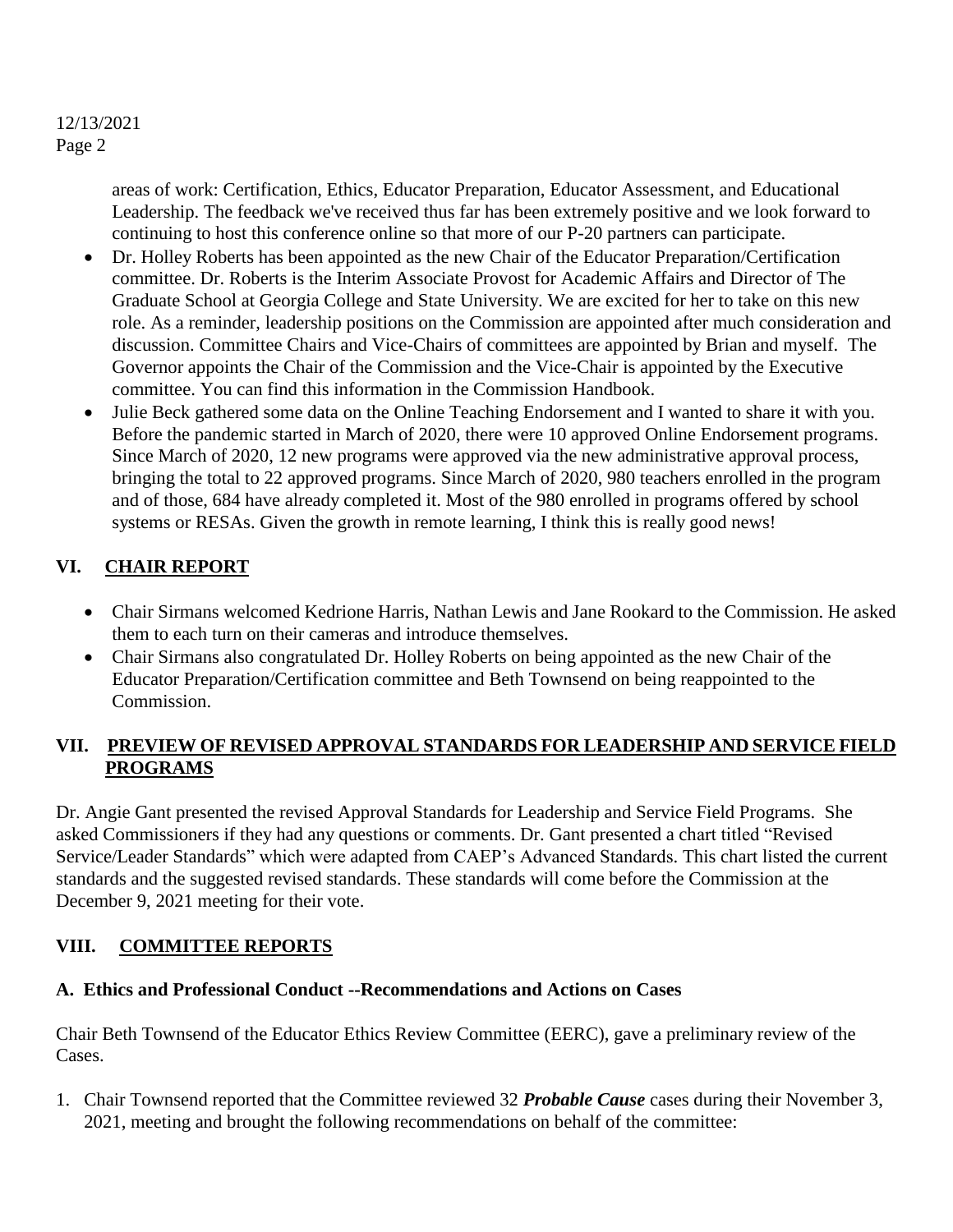| <b>CASE</b>   | <b>STANDARDS</b><br><b>VIOLATED</b> | <b>RECOMMENDATION</b>           | <b>EERC</b><br><b>RECOMMENDATION</b> |
|---------------|-------------------------------------|---------------------------------|--------------------------------------|
| 21-9-345      | 1, 4, 5a7, 8, 9                     | Reprimand                       | Accept                               |
| 21-2-692      | 1, 2, 9, 5a7                        | Revoke                          | Accept                               |
| 21-5-1079     | 2, 9, 5a7                           | Suspend 20 days                 | Accept                               |
| 21-5-1128     | 7,9                                 | Reprimand                       | Accept                               |
| 21-6-1302     | 1, 2, 9                             | Suspend 1 year                  | Accept                               |
| 21-6-1343     | 8, 9, 5a7                           | Reprimand                       | Accept                               |
| 21-7-68       | 9,5a7                               | Suspend 90 days                 | Accept                               |
| 21-7-69       | 9                                   | Suspend 90 days                 | Accept                               |
| $21 - 7 - 77$ | 2, 4, 9                             | Suspend 10 days                 | Accept                               |
| 21-7-95       | 9                                   | Reprimand                       | Accept                               |
| 21-7-96       | 4, 9, 5a7                           | Suspend 20 days                 | Accept                               |
| 21-7-97       | 9,5a7                               | <b>NPC</b>                      | Accept                               |
| 21-8-105      | 1,4,8,9                             | Reprimand                       | Accept                               |
| 21-8-127      | 4, 9, 5a7                           | Suspend 1 year                  | Accept                               |
| 21-8-129      | 1, 5, 9, 5a7                        | Revoke                          | Accept                               |
| 21-8-131      | 9, 10                               | Reprimand                       | Accept                               |
| 21-8-133      | 5a2, 5a5, 5a7                       | Revoke                          | Accept                               |
| 21-8-152      | 1, 2, 9, 5a7                        | Extend pending criminal outcome | Accept                               |
| 21-8-153      | 1,2,9,5a7                           | Extend pending criminal outcome | Accept                               |
| 21-8-159      | 4, 9, 5a7                           | Suspend 20 days                 | Accept                               |
| 21-8-168      | 2, 7, 9, 5a7                        | Revoke                          | Accept                               |
| 21-8-184      | 9                                   | Suspend 90 days                 | Accept                               |
| 21-8-187      | 9,5a7                               | <b>NPC</b>                      | Accept                               |
| 21-8-188      | 9                                   | <b>NPC</b>                      | Accept                               |
| 21-8-189      | 2, 9, 5a7                           | <b>NPC</b>                      | Accept                               |
| 21-8-191      | 1, 2, 9, 5a7                        | Revoke                          | Accept                               |
| 21-8-192      | 1, 2, 9                             | Suspend 1 year                  | Accept                               |
| 21-8-196      | 1,4,8,9                             | <b>NPC</b>                      | Accept                               |
| 21-8-202      | 2, 9, 5a7                           | Suspend 20 days                 | Accept                               |
| 21-8-228      | 1,4,8,9                             | Reprimand                       | Accept                               |
| 21-9-311      | 4, 5a2,8,9                          | Reprimand                       | Accept                               |
| 21-9-325      | 1,4,5a7,8,9                         | Reprimand                       | Accept                               |

2. Chair Townsend reported that the Educator Ethics Review Committee reviewed 3 *Petitions Issues* and brought the following recommendations on behalf of the Committee:

| <b>CASE</b> | <b>PREVIOUS SANCTION</b>   | <b>EERC RECOMMENDATION</b> |
|-------------|----------------------------|----------------------------|
| 21-9-269    | <b>Voluntary Surrender</b> | Deny                       |
| 21-9-286    | Revocation                 | Grant                      |
| 21-9-328    | Revocation                 | Denv                       |

3. Chair Townsend reported that the Educator Ethics Review Committee reviewed 9 *Settlement Agreements* and brought the following recommendations on behalf of the Committee: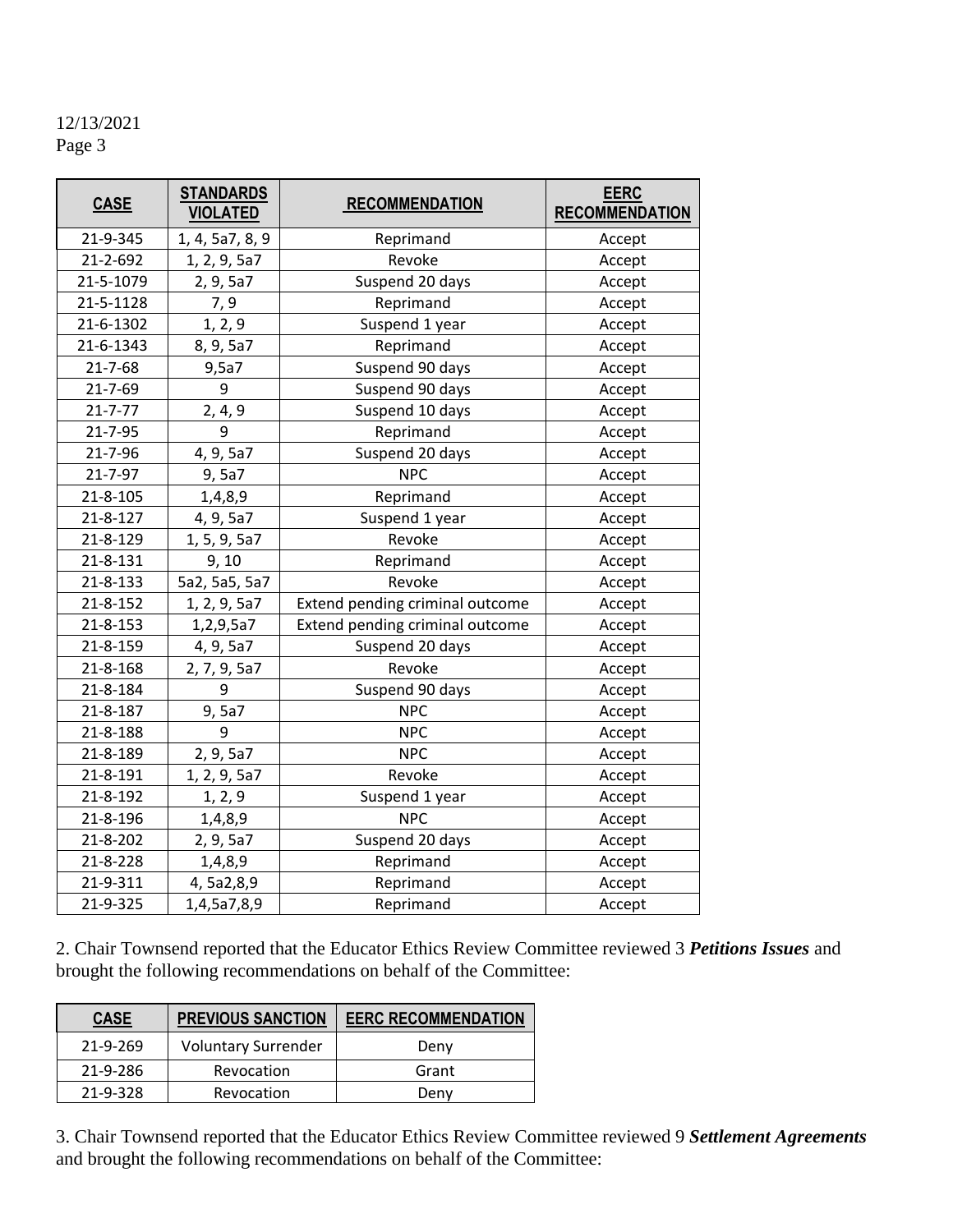| <b>CASE</b>    | <b>SANCTION</b>    | <b>EERC RECOMMENDATION</b> |
|----------------|--------------------|----------------------------|
| 20-1-1021      | Reprimand          | Accept                     |
| 21-4-1030      | Reprimand          | Accept                     |
| $21 - 7 - 9$   | Suspension 20 days | Accept                     |
| $21 - 7 - 54$  | Suspension 90 days | Accept                     |
| $21 - 8 - 128$ | Reprimand          | Accept                     |
| 21-8-140       | Reprimand          | Accept                     |
| $21 - 8 - 173$ | Reprimand          | Accept                     |
| 21-8-248       | Reprimand          | Accept                     |
| 21-9-343       | Reprimand          | Accept                     |

4. Chair Townsend reported that the Educator Ethics Review Committee reviewed 9 *Negotiated Settlement Agreements* and brought the following recommendations on behalf of the Committee:

| <b>CASE</b> | <b>NEGOTIATED SANCTION</b> | <b>EERC RECOMMENDATION</b> |
|-------------|----------------------------|----------------------------|
| 17-6-1638   | Suspend 30 days            | Accept                     |
| 18-3-1270   | Reprimand                  | Accept                     |
| 19-4-1452   | Suspend 10 days            | Accept                     |
| 19-8-258    | Reprimand                  | Accept                     |
| 19-8-335    | Suspend 90 days            | Accept                     |
| 20-1-934    | Reprimand                  | Accept                     |
| 21-2-658    | Suspend 5 days             | Accept                     |
| 21-2-711    | Reprimand                  | Accept                     |
| 21-3-870    | Suspend 75 days            | Accept                     |

#### 5. **OTHER BUSINESS**

The Educator Ethics Review Committee recommended approval of the *Other Business Report* as follows:

| <b>CASE</b>   | <b>FINDINGS OF FACTS</b> | <b>EERC RECOMMENDATION</b> |
|---------------|--------------------------|----------------------------|
| PCA 21-10-441 | Reprimand                | Accept                     |

6. The Educator Ethics Review Committee recommended approval of the *Preliminary Investigative Determination Report* consisting of 52 new complaints received during the months of October and November 2021.

#### 7. **VOLUNTARY SURRENDER**

The Educator Ethics Review Committee recommended approval of the Voluntary Surrender listed below in which an Educator/Applicant voluntarily accepted a sanction of Revocation or Denial prior to the submission of an investigative case summary for a Probable Cause Determination.

| <b>CASE</b><br>$\sim$ $\sim$ | <b>STANDARDS VIOLATED</b> | <b>SANCTION</b>     | <b>EERC RECOMMENDATION</b> |  |
|------------------------------|---------------------------|---------------------|----------------------------|--|
| 21-9-352                     | 2, 9, 5a7                 | Voluntary Surrender | Accept                     |  |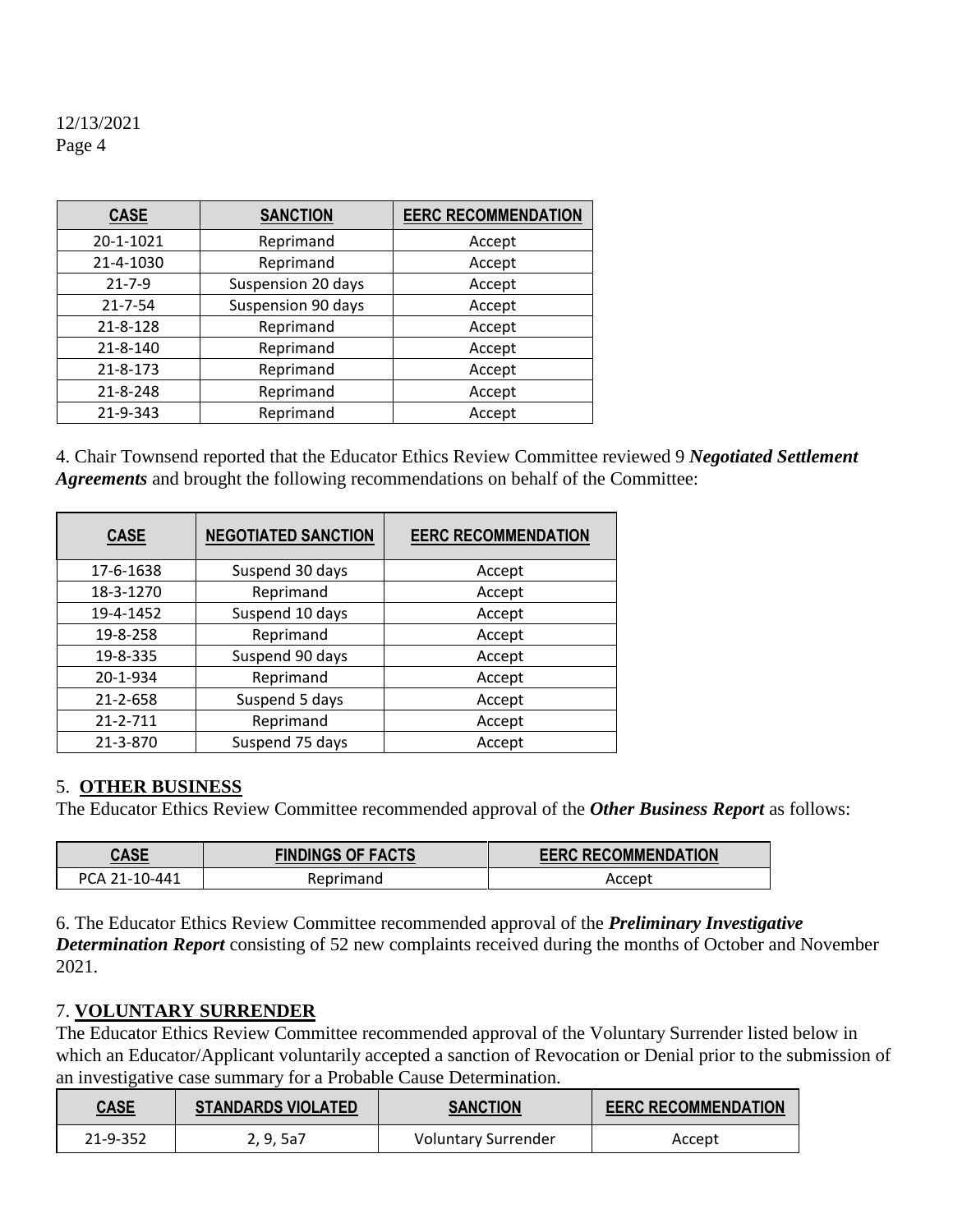#### 8. **EXTENSIONS – PRELIMINARY INVESTIGATIVE DETERMINATIONS**

The Educator Ethics Review Committee recommended approval of the 43 *Extensions - Preliminary Investigative Determinations* consisting of the following:

| 21-10-450 | 21-10-456 | 21-10-479 | 21-10-485 | 21-10-497 | 21-10-503 | 21-11-512 | 21-11-518 |
|-----------|-----------|-----------|-----------|-----------|-----------|-----------|-----------|
| 21-10-451 | 21-10-466 | 21-10-480 | 21-10-486 | 21-10-498 | 21-10-504 | 21-11-513 |           |
| 21-10-452 | 21-10-467 | 21-10-481 | 21-10-487 | 21-10-499 | 21-10-505 | 21-11-514 |           |
| 21-10-453 | 21-10-468 | 21-10-482 | 21-10-494 | 21-10-500 | 21-10-506 | 21-11-515 |           |
| 21-10-454 | 21-10-469 | 21-10-483 | 21-10-495 | 21-10-501 | 21-10-507 | 21-11-516 |           |
| 21-10-455 | 21-10-473 | 21-10-484 | 21-10-496 | 21-10-502 | 21-10-511 | 21-11-517 |           |

# 9. **EXTENSIONS - INVESTIGATIONS**

The Educator Ethics Review Committee recommended granting an *Investigative Extension* to the following 349 cases:

| <b>WRITTEN COMPLAINT EXTENSIONS</b> |           |               |           |           |           |               |                |
|-------------------------------------|-----------|---------------|-----------|-----------|-----------|---------------|----------------|
| 19-2-1106                           | 20-2-1261 | 20-5-1578     | 20-8-150  | 20-12-519 | 21-3-879  | 21-5-1181     | 21-8-107       |
| 19-6-1875                           | 20-3-1313 | 20-5-1579     | 20-8-154  | 20-12-524 | 21-3-883  | 21-5-1185     | 21-8-108       |
| 19-7-94                             | 20-3-1315 | 20-5-1585     | 20-8-177  | 20-12-541 | 21-3-887  | 21-5-1188     | 21-8-112       |
| 19-7-97                             | 20-3-1316 | 20-5-1587     | 20-8-178  | 20-12-547 | 21-3-892  | 21-5-1190     | 21-8-115       |
| 19-7-100                            | 20-3-1318 | 20-5-1590     | 20-8-180  | 20-12-551 | 21-3-903  | 21-6-1203     | 21-8-118       |
| 19-7-107                            | 20-3-1319 | 20-5-1594     | 20-8-183  | 20-12-552 | 21-3-904  | 21-6-1216     | 21-8-123       |
| 19-7-128                            | 20-3-1321 | 20-5-1597     | 20-8-190  | 20-12-553 | 21-3-905  | 21-6-1224     | 21-8-125       |
| 19-7-138                            | 20-3-1322 | 20-5-1601     | 20-8-191  | 20-12-558 | 21-3-906  | 21-6-1229     | 21-8-126       |
| 19-7-142                            | 20-3-1325 | 20-5-1602     | 20-8-193  | 21-1-605  | 21-3-920  | 21-6-1235     | 21-8-132       |
| 19-7-154                            | 20-3-1326 | 20-5-1604     | 20-8-195  | 21-1-610  | 21-3-926  | 21-6-1236     | 21-8-137       |
| 19-8-242                            | 20-3-1330 | 20-6-1675     | 20-8-196  | 21-1-616  | 21-3-928  | 21-6-1241     | 21-8-141       |
| 19-9-376                            | 20-3-1331 | 20-6-1692     | 20-8-201  | 21-1-617  | 21-3-929  | 21-6-1261     | 21-8-144       |
| 19-9-390                            | 20-3-1335 | 20-6-1695     | 20-9-259  | 21-1-619  | 21-4-963  | 21-6-1280     | 21-8-145       |
| 19-9-400                            | 20-3-1338 | 20-6-1698     | 20-9-261  | 21-1-629  | 21-4-966  | 21-6-1292     | 21-8-147       |
| 19-9-464                            | 20-3-1379 | 20-6-1702     | 20-10-323 | 21-1-646  | 21-4-969  | 21-6-1295     | 21-8-150       |
| 19-9-488                            | 20-3-1384 | 20-6-1705     | 20-10-335 | 21-2-661  | 21-4-984  | 21-6-1298     | $21 - 8 - 151$ |
| 19-10-534                           | 20-3-1386 | 20-6-1706     | 20-10-336 | 21-2-663  | 21-4-986  | 21-6-1299     | 21-8-154       |
| 19-10-589                           | 20-3-1387 | 20-6-1707     | 20-10-337 | 21-2-666  | 21-4-994  | 21-6-1316     | 21-8-155       |
| 19-10-596                           | 20-3-1411 | 20-6-1719     | 20-10-338 | 21-2-670  | 21-4-1012 | 21-6-1317     | 21-8-158       |
| 19-10-609                           | 20-3-1413 | 20-6-1722     | 20-10-339 | 21-2-677  | 21-4-1027 | 21-6-1325     | 21-8-176       |
| 19-10-661                           | 20-3-1417 | $20 - 7 - 41$ | 20-10-340 | 21-2-679  | 21-4-1031 | 21-6-1326     | 21-8-177       |
| 19-10-674                           | 20-4-1449 | $20 - 7 - 44$ | 20-10-341 | 21-2-686  | 21-4-1032 | 21-6-1326     | 21-8-178       |
| 19-10-683                           | 20-4-1450 | $20 - 7 - 45$ | 20-10-343 | 21-2-687  | 21-4-1034 | 21-6-1328     | 21-8-179       |
| 19-10-689                           | 20-4-1453 | $20 - 7 - 46$ | 20-10-346 | 21-2-695  | 21-5-1039 | 21-6-1331     | 21-8-182       |
| 19-11-800                           | 20-4-1454 | $20 - 7 - 48$ | 20-10-347 | 21-2-698  | 21-5-1041 | 21-6-1333     | 21-8-198       |
| 19-12-857                           | 20-4-1455 | 20-7-54       | 20-10-352 | 21-2-709  | 21-5-1042 | 21-6-1341     | 21-8-199       |
| 20-1-1047                           | 20-4-1464 | $20 - 7 - 57$ | 20-10-353 | 21-2-744  | 21-5-1046 | $21 - 7 - 5$  | 21-8-210       |
| 20-1-1057                           | 20-4-1465 | 20-7-59       | 20-10-357 | 21-2-745  | 21-5-1052 | $21 - 7 - 12$ | 21-8-211       |
| 20-1-1060                           | 20-4-1467 | $20 - 7 - 62$ | 20-10-360 | 21-2-748  | 21-5-1053 | $21 - 7 - 16$ | 21-8-212       |